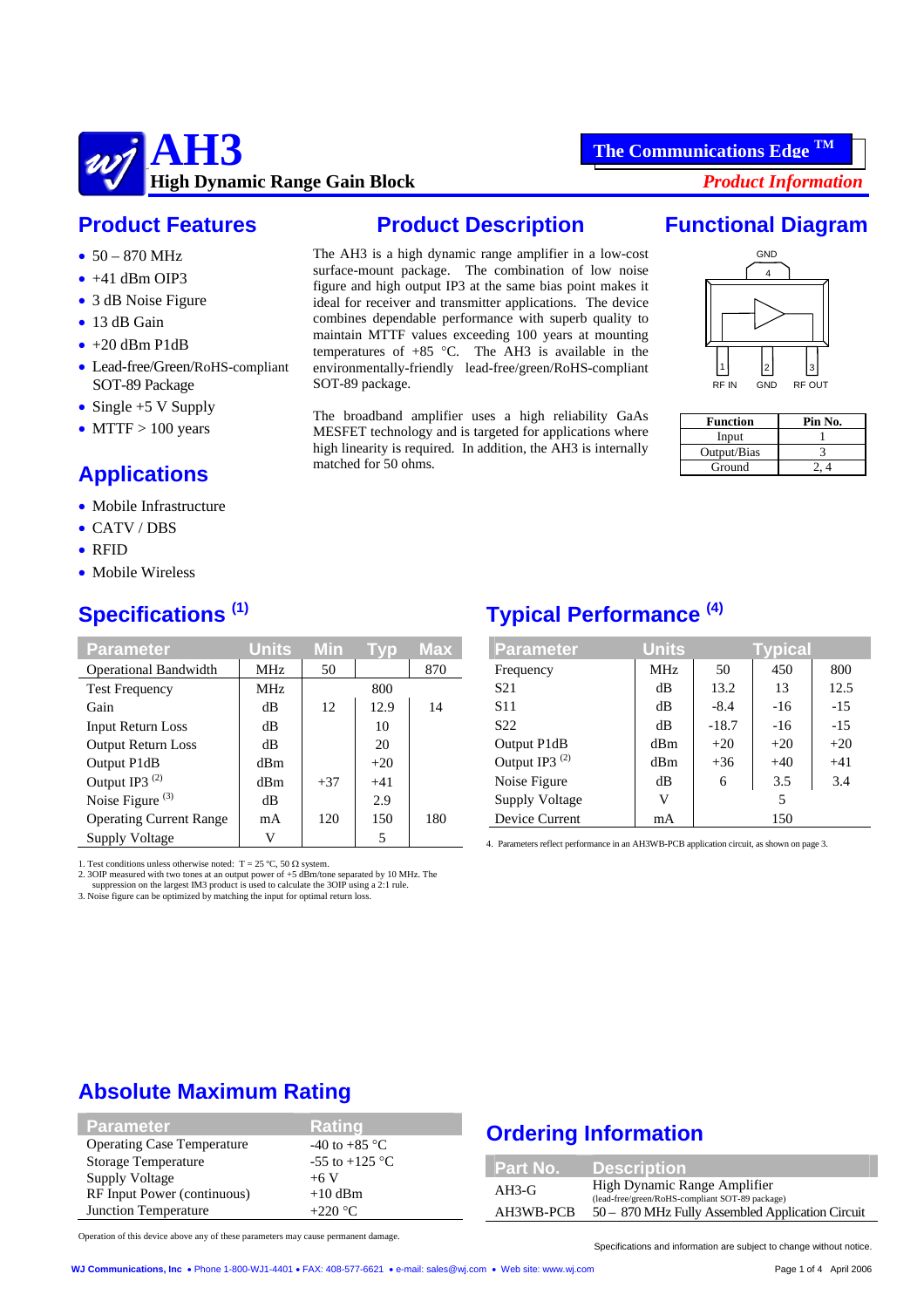



# **Typical Device Data**

| S-Parameters ( $V_D = +5 V$ , $I_D = 150 mA$ , $T = 25 °C$ , calibrated to device leads) |            |             |            |             |            |             |            |             |
|------------------------------------------------------------------------------------------|------------|-------------|------------|-------------|------------|-------------|------------|-------------|
| Freq (MHz)                                                                               | $S11$ (dB) | $S11$ (ang) | $S21$ (dB) | $S21$ (ang) | $S12$ (dB) | $S12$ (ang) | $S22$ (dB) | $S22$ (ang) |
| 50                                                                                       | $-11.93$   | $-33.34$    | 14.15      | 169.58      | $-19.95$   | 7.77        | $-18.60$   | $-126.62$   |
| 100                                                                                      | $-13.21$   | $-28.09$    | 13.95      | 170.57      | $-19.98$   | 2.69        | $-20.54$   | $-149.57$   |
| 150                                                                                      | $-13.51$   | $-28.85$    | 13.85      | 169.10      | $-19.86$   | 0.25        | $-21.16$   | $-160.72$   |
| 200                                                                                      | $-13.48$   | $-32.18$    | 13.83      | 167.34      | $-19.85$   | $-1.46$     | $-21.23$   | $-167.36$   |
| 250                                                                                      | $-13.55$   | $-36.10$    | 13.81      | 164.90      | $-19.87$   | $-3.41$     | $-20.91$   | $-170.48$   |
| 300                                                                                      | $-14.05$   | $-44.73$    | 13.78      | 162.57      | $-19.86$   | $-4.62$     | $-19.26$   | $-177.22$   |
| 350                                                                                      | $-14.12$   | $-48.60$    | 13.75      | 160.01      | $-19.91$   | $-5.48$     | $-19.07$   | $-175.89$   |
| 400                                                                                      | $-13.53$   | $-55.70$    | 13.70      | 157.51      | $-19.92$   | $-7.31$     | $-19.12$   | $-178.33$   |
| 450                                                                                      | $-13.60$   | $-61.16$    | 13.69      | 155.04      | $-19.95$   | $-7.85$     | $-18.71$   | $-179.04$   |
| 500                                                                                      | $-13.32$   | $-65.93$    | 13.65      | 152.52      | $-19.90$   | $-10.12$    | $-18.67$   | 178.55      |
| 550                                                                                      | $-13.11$   | $-70.97$    | 13.60      | 150.15      | $-19.85$   | $-10.20$    | $-18.46$   | 178.78      |
| 600                                                                                      | $-12.65$   | $-75.78$    | 13.52      | 147.48      | $-19.91$   | $-11.07$    | $-18.43$   | 177.91      |
| 650                                                                                      | $-12.43$   | $-80.45$    | 13.51      | 145.06      | $-19.89$   | $-12.83$    | $-18.29$   | 177.33      |
| 700                                                                                      | $-12.10$   | $-84.62$    | 13.46      | 142.56      | $-19.87$   | $-12.67$    | $-18.31$   | 175.94      |
| 750                                                                                      | $-11.79$   | $-88.75$    | 13.39      | 140.08      | $-19.82$   | $-14.15$    | $-18.29$   | 176.28      |
| 800                                                                                      | $-11.54$   | $-93.43$    | 13.33      | 137.61      | $-19.92$   | $-14.94$    | $-18.18$   | 174.92      |
| 850                                                                                      | $-11.28$   | $-96.17$    | 13.26      | 135.38      | $-19.84$   | $-15.94$    | $-18.26$   | 173.97      |
| 900                                                                                      | $-10.97$   | $-100.66$   | 13.21      | 132.61      | $-20.09$   | $-16.96$    | $-18.20$   | 174.37      |
| 950                                                                                      | $-10.69$   | $-104.85$   | 13.08      | 129.83      | $-20.09$   | $-19.21$    | $-18.35$   | 175.02      |
| 1000                                                                                     | $-10.53$   | $-107.99$   | 13.04      | 127.70      | $-19.92$   | $-19.33$    | $-17.83$   | 174.09      |

Device S-parameters are available for download on the website at: http://www.wj.com

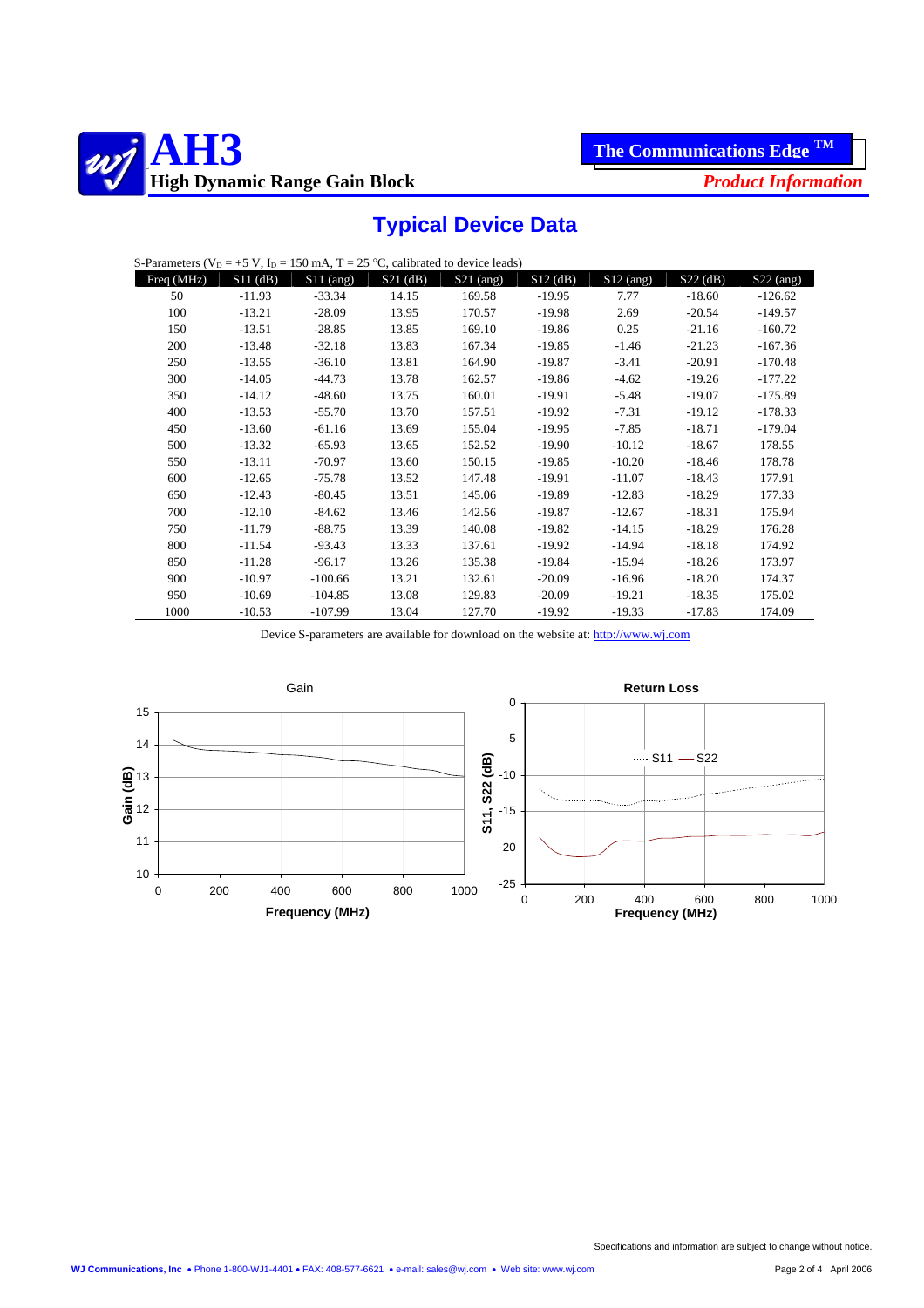

# **Application Circuit: 50 – 870 MHz (AH3WB-PCB)**

| <b>Typical RF Performance at 25 °C</b>          |            |         |                        |       | $+5v$<br>C,        |            |                                               |
|-------------------------------------------------|------------|---------|------------------------|-------|--------------------|------------|-----------------------------------------------|
| <b>Frequency</b>                                | <b>MHz</b> | 50      | 450                    | 800   |                    |            | ID                                            |
| $S21 - Gain$                                    | dВ         | 13.2    | 13                     | 12.5  |                    |            | ).                                            |
| $S11$ – Input R.L.                              | dВ         | $-8.4$  | $-16$                  | $-15$ |                    |            |                                               |
| $S22 - Output R.L.$                             | dB         | $-18.7$ | $-16$                  | $-15$ |                    |            |                                               |
| Output P1dB                                     | dBm        | $+20$   | $+20$                  | $+20$ |                    |            | <b>IND</b>                                    |
| Output IP3<br>$(+5$ dBm / tone, 10 MHz spacing) | dBm        | $+36$   | $+40$                  | $+41$ |                    |            | $ID=L2$<br>$L = 390$ nH $\sim$                |
| Noise Figure                                    | dB         | 6       | 3.5                    | 3.4   |                    |            |                                               |
| Device Bias                                     |            |         | $+5V \& 150 \text{mA}$ |       | <b>PORT</b><br>- 1 | <b>IND</b> | CAP<br><b>SUBCKT</b><br>$ID=0$<br>NICT BALLOR |







Circuit Board Material: .062" total thickness with a .014" FR-4 top RF layer, 4 layers (other layers added for rigidity), 1 oz copper, 50Ω Microstrip line details: width  $= .025$ ".